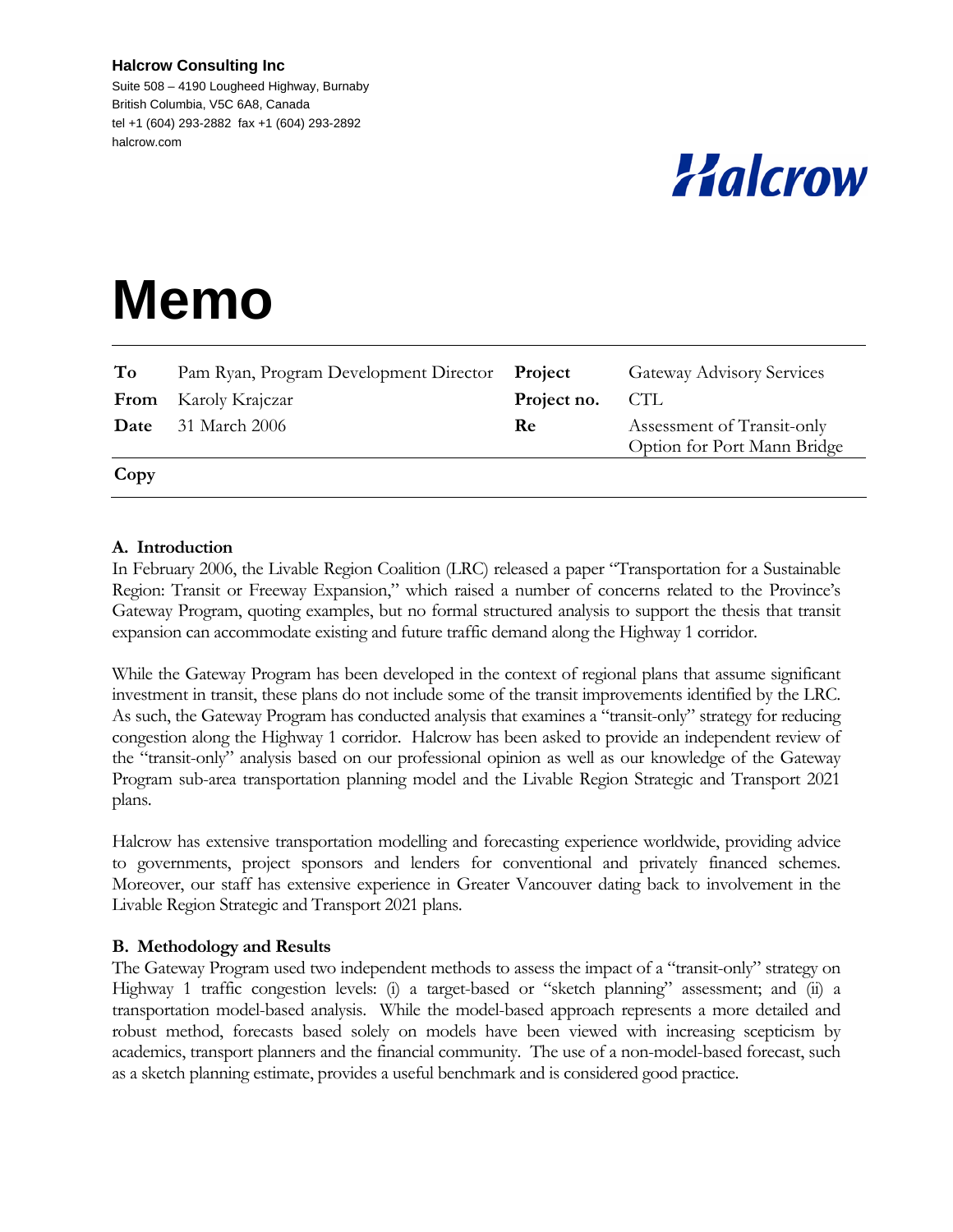### **Sketch Planning Method**

The sketch planning method considered the effect of a hypothetical 20% transit mode share for relevant market segments on the Port Mann Bridge. This target was selected as it represents a high level of transit usage that significantly exceeds the current regional transit mode share of 11% and the mode share south of the Fraser River (which is less than 5%). That said, the mode share target is not unrealistic and could be achieved for select origins and destinations if very high levels of transit service were provided. For the purpose of this analysis, relevant market segments were identified as trips that could be served by new and improved transit routes between: (i) Surrey/Langley and the Northeast Sector; and (ii) the Fraser Valley and the Millennium Line at Lougheed Town Centre (providing connectivity to Burnaby and Vancouver). Trucks, inter-regional traffic, commuters with diverse origins and destinations were not considered relevant market segments for public transit.

Currently, AM peak hour demand heading westbound on the Port Mann Bridge is approximately 4,800 vehicles today (with a 1,000 vehicle "queue" resulting from more demand than the existing two lanes on the bridge can accommodate). Assuming 20% transit mode share targets for the relevant market segments resulted in a 9% transit mode share on the bridge (430 passengers). This produced a reduction of approximately 350 vehicles from the Port Mann Bridge, resulting in 4,450 vehicles per hour – still well above existing capacity (650 vehicle queue). Note that this transit mode share is similar to that at George Massey Tunnel, which offers frequent express bus service and transit priority measures. This comparison is more impressive when you consider the Massey Tunnel does not have to compete with SkyTrain.

## **Model-Based Method**

The second approach used the EMME/2 transportation model to examine six potential high-frequency express bus routes crossing the Port Mann Bridge, supported by extensive transit priority (less than 10 minute frequency per route resulting in 40 buses per hour on the Port Mann Bridge, which is approximately twice the level of transit service at the Massey Tunnel). These routes provided service between the Surrey and Langley area destined to either Coquitlam Centre or Lougheed Town Centre (connecting to the Millennium Line).

The EMME/2 model includes detailed statistics on regional land use and road and transit networks and has been used in Greater Vancouver for the past 20 years to evaluate the effectiveness of new infrastructure, transit services and transportation demand management initiatives (e.g., parking management strategies, road pricing, etc.). Variants of this model have been used for regional planning studies such as Livable Livable Region Strategic and Transport 2021 plans through to recent investment grade transportation studies such as the Richmond-Airport-Vancouver Rapid Transit, the Golden Ears Bridge and the Gateway Program<sup>1</sup>.

This analysis produced higher transit ridership estimates (660 passengers) than predicted by the first approach. However, the model-based analysis showed that the majority of transit ridership on the new routes was either diverted from SkyTrain or newly induced by the high-frequency bus services. The impact on vehicular traffic was significantly lower than the sketch planning method, as the improved accessibility resulted in increased overall travel demand between affected origins and destinations. As

<sup>1</sup> For the Gateway Program, the EMME/2 model was refined and updated for the Highway 1 corridor based on the latest demographics and travel survey data and validated to stringent standards required for investment grade transportation studies. Additionally, future land use forecasts and background road and transit network assumptions were carefully reviewed to ensure consistency with regional and municipal plans.